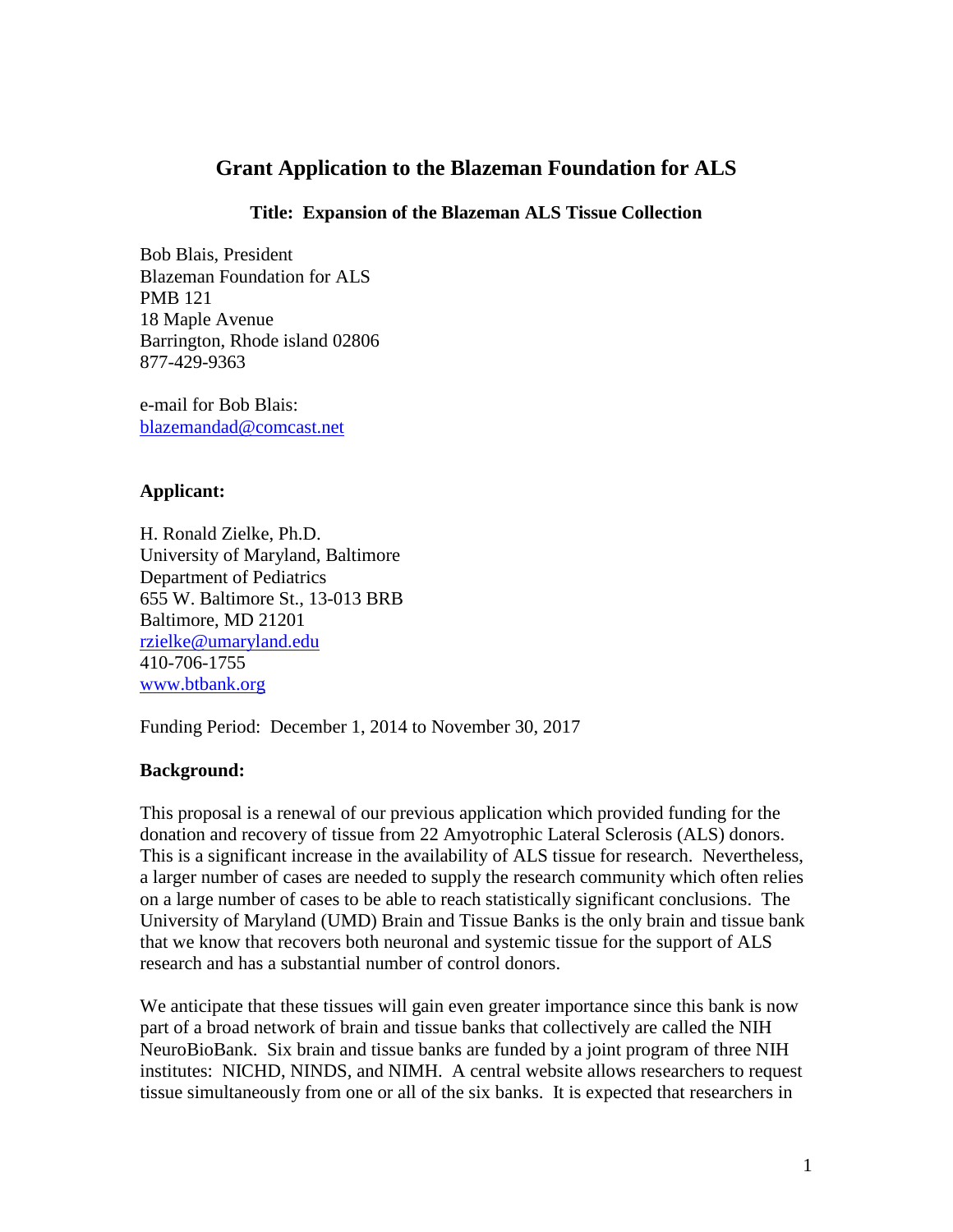need of tissue, including ALS researchers, will be drawn to this site. Since our bank has the largest collection of donated ALS tissue, we will be a prominent source of ALS tissue for a larger community of scientists.

Amyotrophic Lateral Sclerosis is a devastating motor neuron disorder that traps a fully cognitively functioning person in a body unable to initiate or control voluntary movements. A small percentage of individuals with ALS have an inherited component (5-10%) due to a deficiency of the enzyme superoxide dismutase (SOD1). However, the underlying mechanism in the majority of individuals with ALS has not yet been identified. Currently there is no cure for ALS, nor has there been any significant progress in drug development.

Research to find the cause and underlying mechanism is occurring at several levels. The majority of studies involve living patients. However, certain studies that address the pathology and biochemical basis of ALS can only be studied by looking directly at the tissue involved. For ALS this requires study of the post-mortem spinal cord. The Blazeman Foundation has already made a very personal donation by donating brain and spinal cord tissue from Jonathan Blais in 2007.

Tissue donation can only proceed with the consent of the next of kin after an ALS patient dies. Two aspects have to be considered: 1) have ALS patients and their families been counseled about the feasibility of tissue donation for research and 2) is there a mechanism in place to collect, store and distribute tissue? It is the experience of the UMD Brain and Tissue Bank that cognitively active adult with a terminal illness are favorably inclined to consider tissue donation. Unfortunately, medical personnel often do not discuss the possibility of tissue donation with ALS patients or their families out of a misplaced sensitivity of mentioning the issue. Therefore an outreach program and publicity regarding post-mortem tissue donation is necessary. This activity is best handled by support groups that can speak with ALS families because their only motive is the well being of ALS families. Currently there is no centralized collection center for ALS tissue in the United States. The few centers that collect ALS tissue have limited resources for storage, advertisement of tissue availability, distribution of tissue, and mechanism for review of tissue request.

Study of ALS requires a comparison of ALS tissue with normal tissue. Therefore, donation of post-mortem tissue from unaffected family members is gratefully accepted. Tissue from family members may also provide information if specific genes are missing or activated in the ALS individual.

Tissue donation is recognized as a magnanimous act by all major religions. However, the decision to donate is a very personal one. No one answer is appropriate for all. But for those individuals and families that make this decision to donate tissue, a procedure is available by which you can leave a legacy for ALS research. There is no cost to the family as the Blazeman Foundation, through its funding of this grant, and the National Institute of Health, covers all costs related to tissue recovery. It does not delay the funeral because the tissue has to be recovered within 24 hours since the quality of the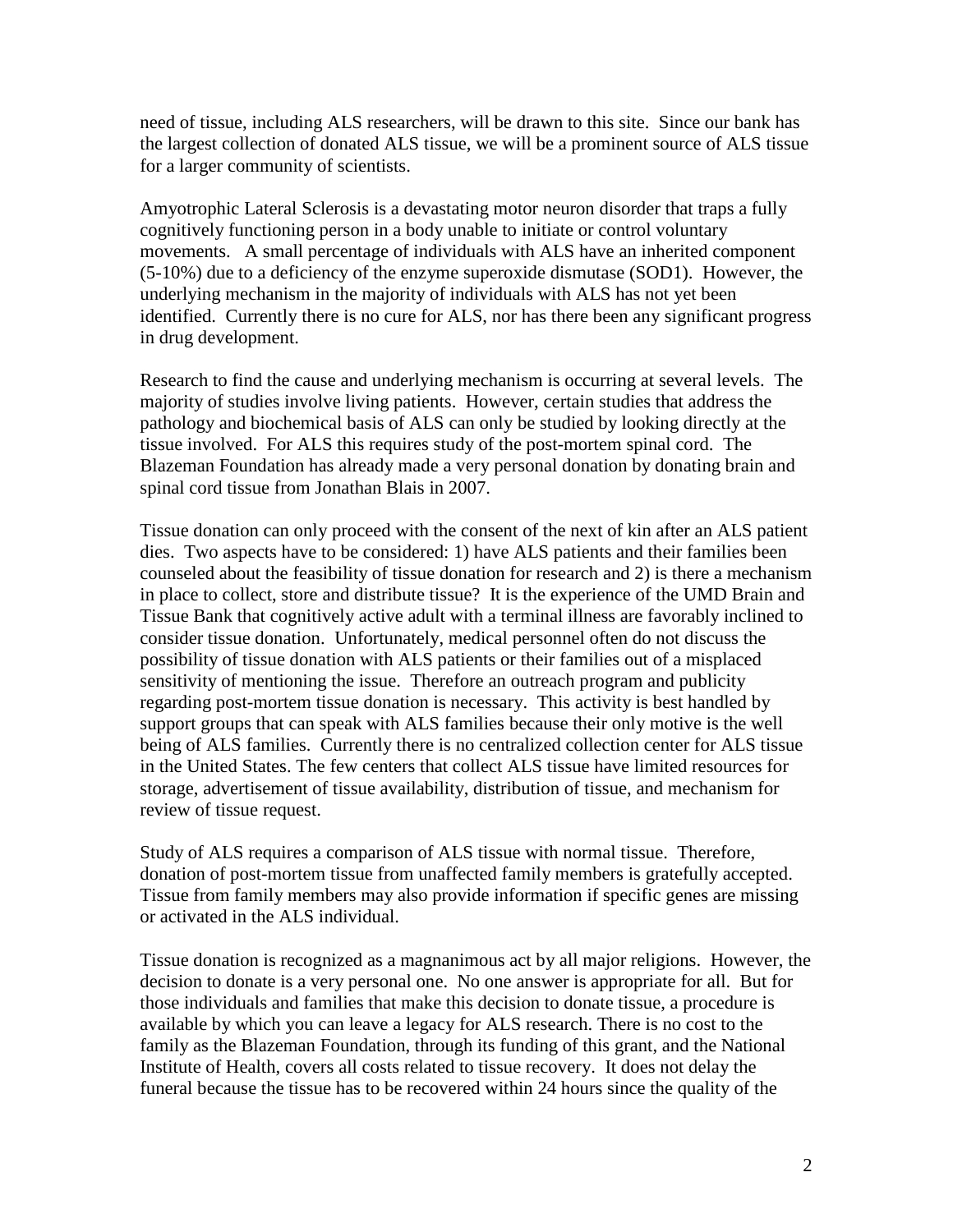tissue, and therefore its potential for important ALS research, deteriorates with time after death. Tissue donation is compatible with an open viewing.

The University of Maryland Brain and Tissue Bank has a wide mandate to collect tissue, including from ALS donors. The Bank has been funded since 1991 and has collected tissue from over 3500 cases in every continental state of the US as well as in several foreign countries. The tissue is stored in modern facilities constructed for the Bank by the University of Maryland. Safety features include emergency electrical power back up, liquid carbon dioxide back up for each freezer, and electronic monitoring system of freezer status. Over 900 researchers in 26 countries have received approximately 40,000 tissue samples. The researchers have published 640 papers based on research performed with tissue received from the Bank. Specifically, the Bank has already supported ALS research.

However, to accelerate ALS research more tissue is required as well as financial support for researchers. Through support of the Blazeman Foundation more individuals, especially athletes with ALS, will decide to donate tissue to the Bank. Funds from the Blazeman Foundation will pay for a significant part of the cost of making a successful donation and will significantly increase the availability of ALS tissue for research.

**Tissue to be collected:** spinal cord, brain, peripheral nerve and CSF. A case will not be collected if it is not possible to collect the spinal cord since the diagnosis of ALS cannot be made without examining the spinal cord for its distinctive neurodegeneration. Recovery of the spinal cord may not be feasible inn cases where a pathologist is not able or willing to remove the spinal cord due to time, availability of facility, or other reasons.

# **Reporting:**

A synopsis of activities will be submitted on a yearly basis.